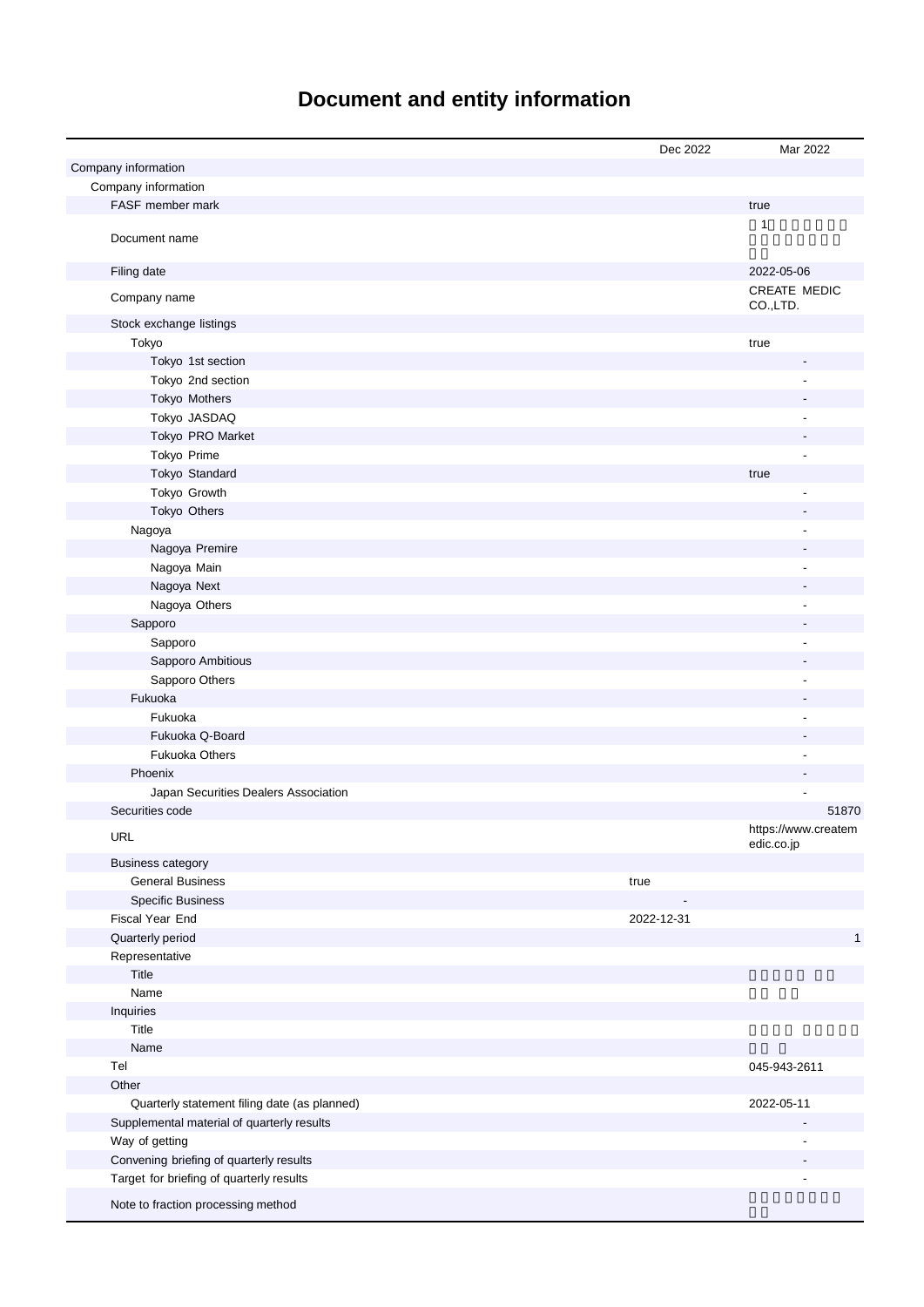# **Business Results-Quarterly operating results**

| (in millions of yens)                              |          |          |  |  |
|----------------------------------------------------|----------|----------|--|--|
|                                                    | Mar 2022 | Mar 2021 |  |  |
| Quarterly operating results                        |          |          |  |  |
| Quarterly operating results                        |          |          |  |  |
| Consolidated operating results                     |          |          |  |  |
| Consolidated income statements information         |          |          |  |  |
| Net sales                                          |          |          |  |  |
| Net sales                                          | 2,928    | 2,581    |  |  |
| % change                                           |          | 11.1     |  |  |
| Operating profit                                   |          |          |  |  |
| Operating profit                                   | 165      | 125      |  |  |
| % change                                           |          | 158.3    |  |  |
| Ordinary profit                                    |          |          |  |  |
| Ordinary profit                                    | 222      | 165      |  |  |
| % change                                           |          | 527.5    |  |  |
| Profit attributable to owners of parent            |          |          |  |  |
| Profit attributable to owners of parent            | 132      | 136      |  |  |
| % change                                           |          |          |  |  |
| Note to consolidated income statements information |          |          |  |  |
| Comprehensive income                               |          |          |  |  |
| Comprehensive income                               | 505      | 443      |  |  |
| Change in comprehensive income                     |          |          |  |  |
| Other consolidated operating results               |          |          |  |  |
| Basic earnings per share (Yen)                     | 14.59    | 14.96    |  |  |
| Diluted earnings per share (Yen)                   |          |          |  |  |
| Note to consolidated operating results             |          |          |  |  |
|                                                    |          |          |  |  |
|                                                    |          |          |  |  |

|                           | 2020 3 31 |   |      | 29 |
|---------------------------|-----------|---|------|----|
| Note to operating results | 12        | 1 | 2022 |    |

## **Business Results-Quarterly financial positions**

|  |  |  |  | (in millions of yens) |
|--|--|--|--|-----------------------|
|--|--|--|--|-----------------------|

|                                          | Mar 2022 | Dec 2021 |
|------------------------------------------|----------|----------|
| Quarterly financial positions            |          |          |
| Quarterly financial positions            |          |          |
| Consolidated financial positions         |          |          |
| Total assets                             | 18,413   | 18,075   |
| Net assets                               | 14,359   | 14,220   |
| Capital adequacy ratio (%)               | 78.0     | 78.7     |
| Net assets per share (Yen)               | 1,578.86 | 1,563.55 |
| Note to consolidated financial positions |          |          |
| Owner's equity                           | 14.359   | 14.220   |
|                                          |          |          |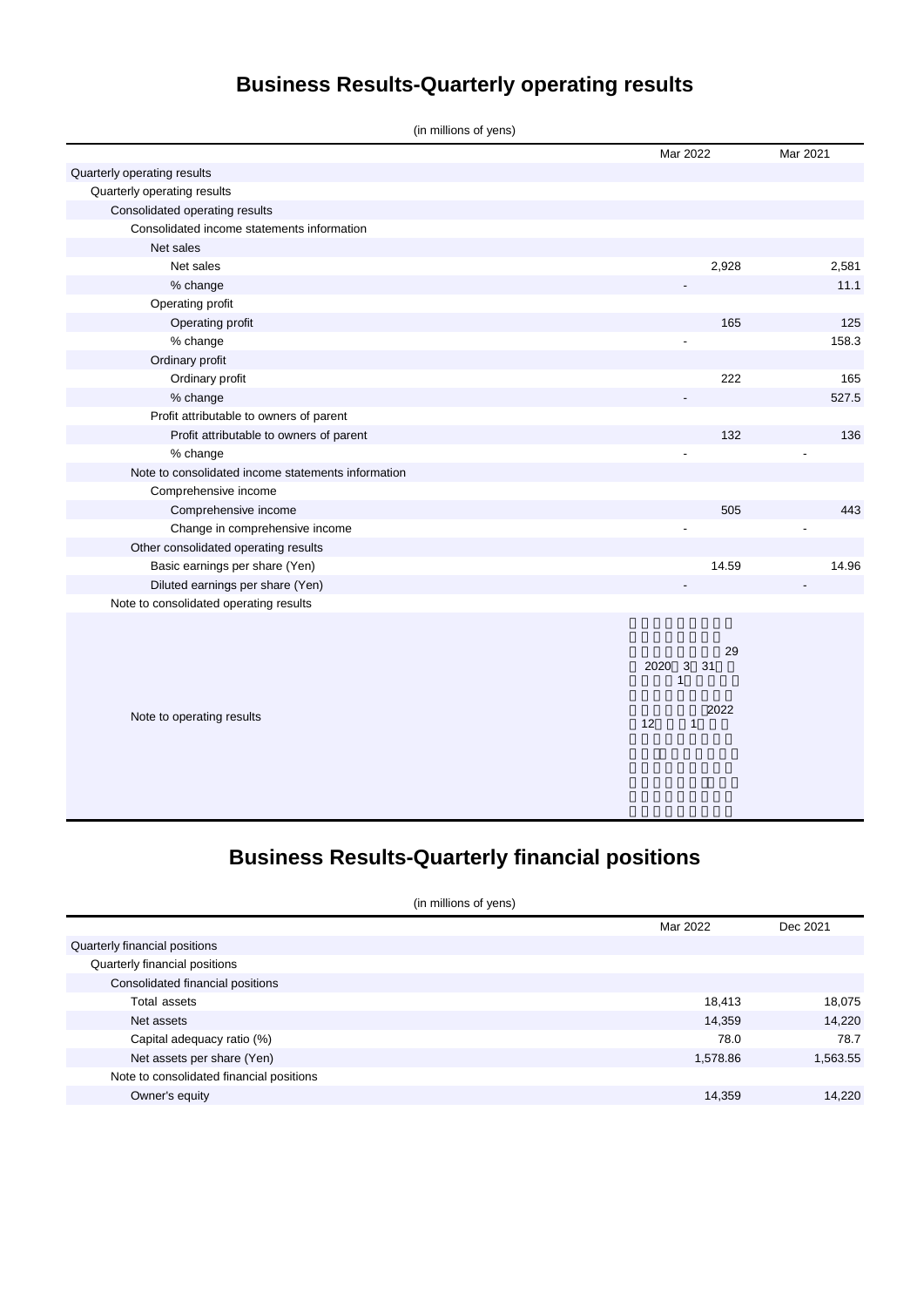#### **Business Results-Note to quarterly business results**

|                                        | Mar 2022 |
|----------------------------------------|----------|
| Quarterly note to business results     |          |
| Quarterly note to business results     |          |
| Note to consolidated financial results |          |
| Note to consolidated financial results |          |

#### **Quarterly Dividends**

| (in millions of yens)                                                  |                |          |          |
|------------------------------------------------------------------------|----------------|----------|----------|
|                                                                        | Dec 2022       | Mar 2022 | Dec 2021 |
| Quarterly dividends                                                    |                |          |          |
| Quarterly dividends                                                    |                |          |          |
| <b>Dividends</b>                                                       |                |          |          |
| Dividend per share (Yen)                                               |                |          |          |
| Dividend per share (Yen)                                               |                |          |          |
| First quarter                                                          |                |          |          |
| Result                                                                 |                |          |          |
| Second quarter                                                         |                |          |          |
| Result                                                                 |                |          | 17.00    |
| Forecast                                                               | 17.00          |          |          |
| Upper                                                                  | $\overline{a}$ |          |          |
| Lower                                                                  | ÷,             |          |          |
| Third quarter                                                          |                |          |          |
| Result                                                                 |                |          |          |
| Forecast                                                               |                |          |          |
| Upper                                                                  |                |          |          |
| Lower                                                                  |                |          |          |
| Year end                                                               |                |          |          |
| Result                                                                 |                |          | 20.00    |
| Forecast                                                               | 20.00          |          |          |
| Upper                                                                  |                |          |          |
| Lower                                                                  | ٠              |          |          |
| Annual                                                                 |                |          |          |
| Result                                                                 |                |          | 37.00    |
| Forecast                                                               | 37.00          |          |          |
| Upper                                                                  |                |          |          |
| Lower                                                                  |                |          |          |
| Correction of dividend forecast from the most recent dividend forecast |                |          |          |
| Correction of dividend forecast from the most recent dividend forecast |                |          |          |
| Annual                                                                 | ÷,             |          |          |
| Note to dividends                                                      |                |          |          |
| Note to dividends                                                      |                |          |          |
| Annual                                                                 |                |          |          |

## **Quarterly Forecasts**

(in millions of yens)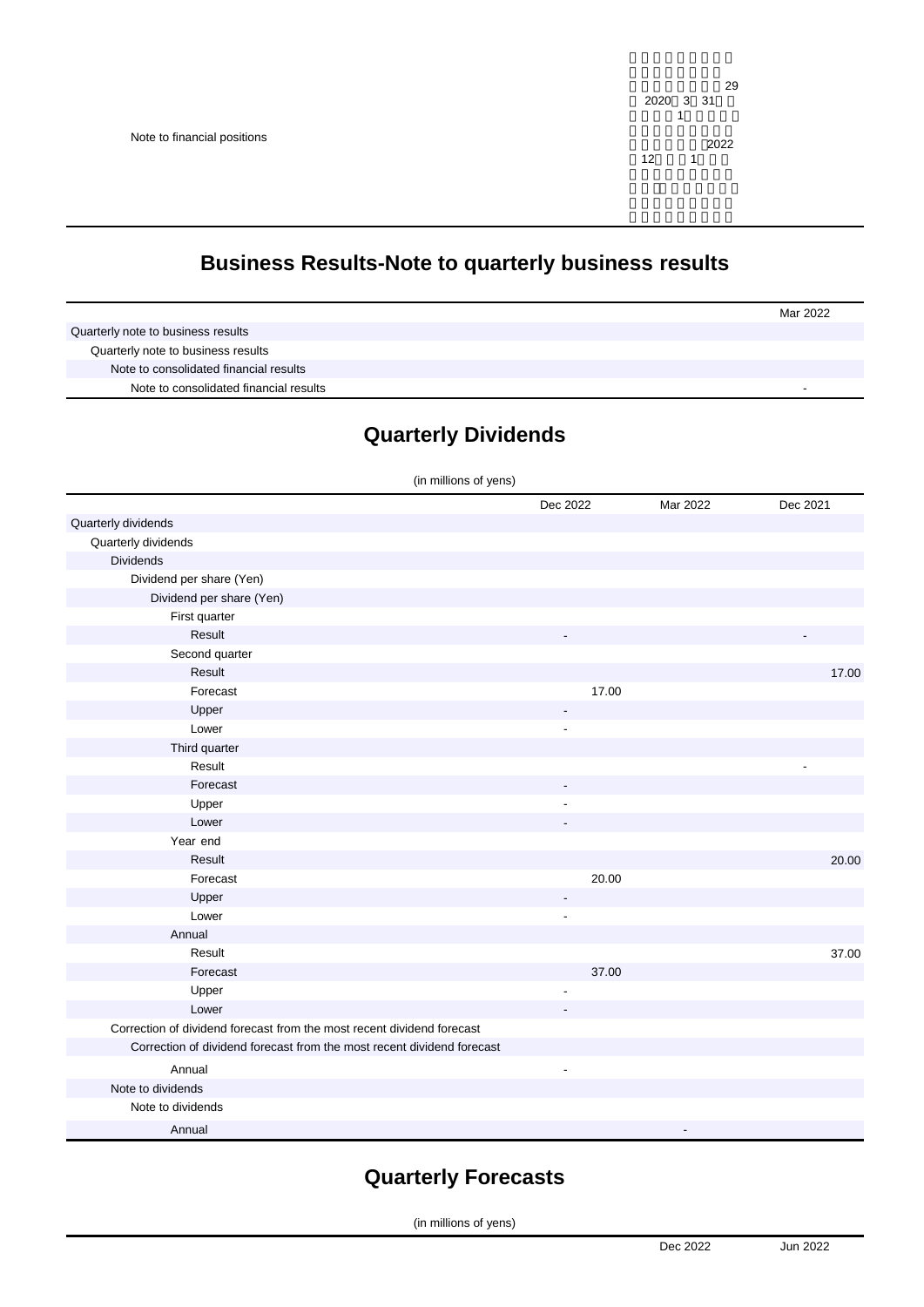| Quarterly forecasts                     |                                |                              |                          |
|-----------------------------------------|--------------------------------|------------------------------|--------------------------|
| Quarterly forecasts                     |                                |                              |                          |
| Title for forecasts                     | 3.2022 12<br>$1 \quad 1$<br>31 | 2022<br>2022 12              |                          |
| Preamble to consolidated forecasts      |                                |                              |                          |
| Preamble to forecasts                   |                                |                              |                          |
| Main table of consolidated forecasts    |                                |                              |                          |
| Net sales                               |                                |                              |                          |
| Net sales                               |                                |                              |                          |
| Forecast                                |                                | 11,802                       | 5,648                    |
| Upper                                   |                                |                              |                          |
| Lower                                   |                                |                              |                          |
| % change                                |                                |                              |                          |
| Forecast                                |                                |                              |                          |
| Upper                                   |                                |                              |                          |
| Lower                                   |                                |                              |                          |
| Operating profit                        |                                |                              |                          |
| Operating profit                        |                                |                              |                          |
| Forecast                                |                                | 881                          | 375                      |
| Upper                                   |                                | $\overline{\phantom{a}}$     | $\overline{\phantom{a}}$ |
| Lower                                   |                                |                              | $\overline{\phantom{a}}$ |
| % change                                |                                |                              |                          |
| Forecast                                |                                | $\overline{\phantom{a}}$     |                          |
| Upper                                   |                                |                              |                          |
| Lower                                   |                                | $\qquad \qquad \blacksquare$ | $\overline{\phantom{a}}$ |
| Ordinary profit                         |                                |                              |                          |
| Ordinary profit                         |                                |                              |                          |
| Forecast                                |                                | 900                          | 385                      |
| Upper                                   |                                |                              |                          |
| Lower                                   |                                |                              |                          |
| % change                                |                                |                              |                          |
| Forecast                                |                                |                              |                          |
| Upper                                   |                                | $\qquad \qquad \blacksquare$ |                          |
| Lower                                   |                                |                              |                          |
| Profit attributable to owners of parent |                                |                              |                          |
| Profit attributable to owners of parent |                                |                              |                          |
| Forecast                                |                                | 638                          | 242                      |
| Upper                                   |                                |                              |                          |
| Lower                                   |                                |                              | ÷,                       |
| % change                                |                                |                              |                          |
| Forecast                                |                                |                              |                          |
| Upper                                   |                                |                              |                          |
| Lower                                   |                                |                              |                          |
| Basic earnings per share (Yen)          |                                |                              |                          |
| Basic earnings per share (Yen)          |                                |                              |                          |
| Forecast                                |                                | 70.15                        | 26.61                    |
| Upper                                   |                                |                              |                          |
| Lower                                   |                                |                              |                          |
| Note to consolidated forecasts          |                                |                              |                          |

 $(29.29)$ 2020 3 31日)  $\sim$  1

Note to forecasts

Correction of financial forecast from the most recent financial forecast Correction of financial forecast from the most recent financial forecast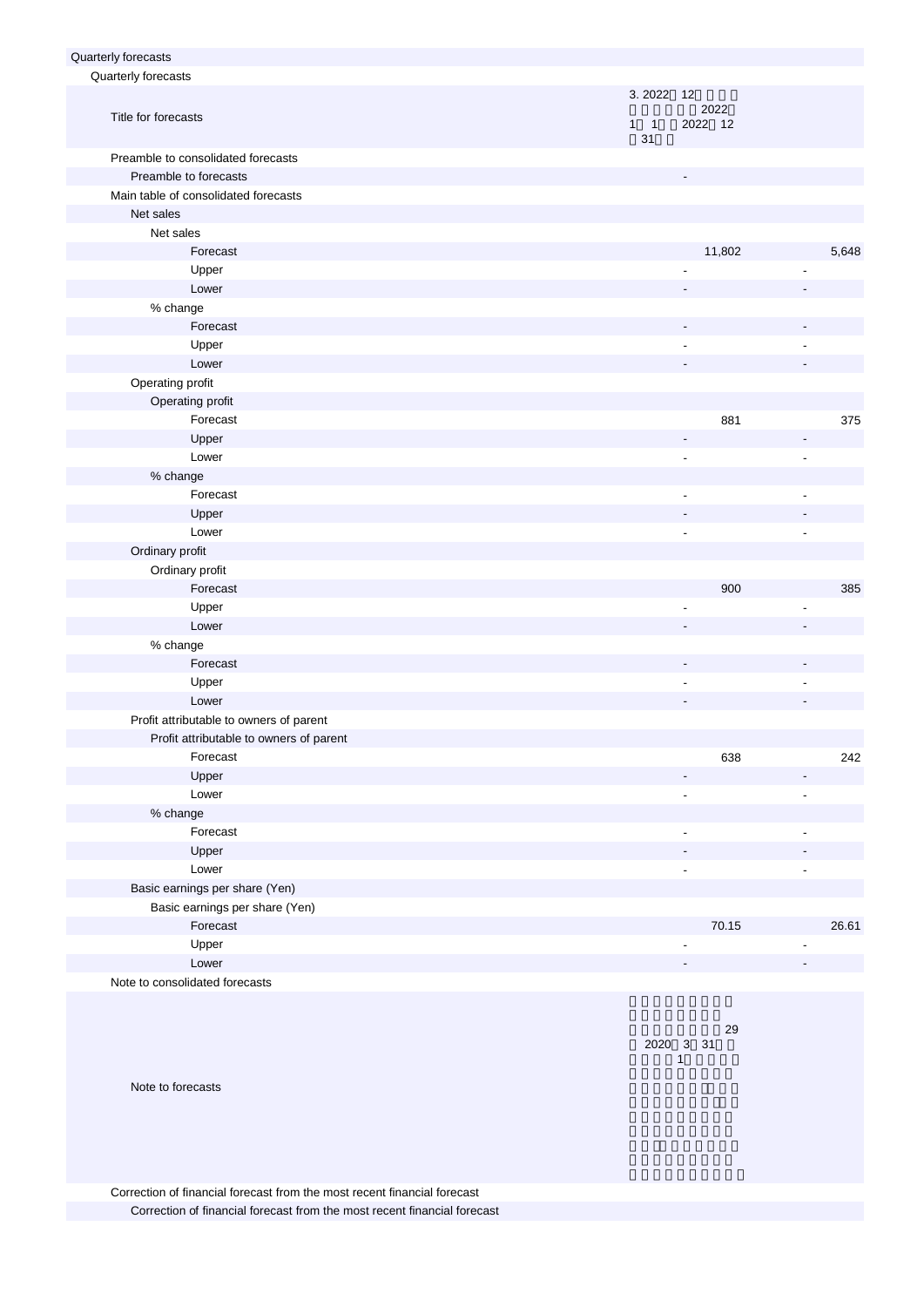## **Notes, Quarterly-Material changes in subsidiaries during this period changes in scope of consolidations resulting from change in subsidiaries**

|                                                                                                                                   | Mar 2022 |
|-----------------------------------------------------------------------------------------------------------------------------------|----------|
| Material changes in subsidiaries during this period (Changes in scope of<br>consolidations resulting from change is subsidiaries) |          |
| Material changes in subsidiaries during this period (Changes in scope of<br>consolidations resulting from change is subsidiaries) |          |
| <b>Others</b>                                                                                                                     |          |
| Material changes in subsidiaries during this period (Changes in scope<br>of consolidations resulting from change is subsidiaries) |          |
| Material changes in subsidiaries during this period (Changes in<br>scope of consolidations resulting from change is subsidiaries) |          |
| Number of subsidiaries newly consolidated                                                                                         |          |
| Name of subsidiaries newly consolidated                                                                                           |          |
| Number of subsidiaries excluded from consolidation                                                                                |          |
| Name of subsidiaries excluded from consolidation                                                                                  |          |
| Note to material changes in subsidiaries during this period                                                                       |          |
| Note to material changes in subsidiaries during this period                                                                       |          |

### **Notes, Quarterly-Applying of specific accounting of the consolidated quarterly financial statements**

|                                                                                               | Mar 2022 |
|-----------------------------------------------------------------------------------------------|----------|
| Applying of specific accounting of the consolidated quarterly financial statements            |          |
| Applying of specific accounting of the consolidated quarterly financial<br>statements         |          |
| <b>Others</b>                                                                                 |          |
| Applying of specific accounting of the consolidated quarterly financial<br>statements         |          |
| Applying of specific accounting of the consolidated quarterly<br>financial statements         |          |
| Note to applying of specific accounting of the consolidated quarterly<br>financial statements |          |
| Note to applying of specific accounting of the consolidated<br>quarterly financial statements |          |

### **Notes, Quarterly-Changes in accounting policies and accounting estimates retrospective restatement**

| Mar 2022 |
|----------|
|          |
|          |
|          |
|          |
| true     |
|          |
|          |
|          |
|          |
|          |